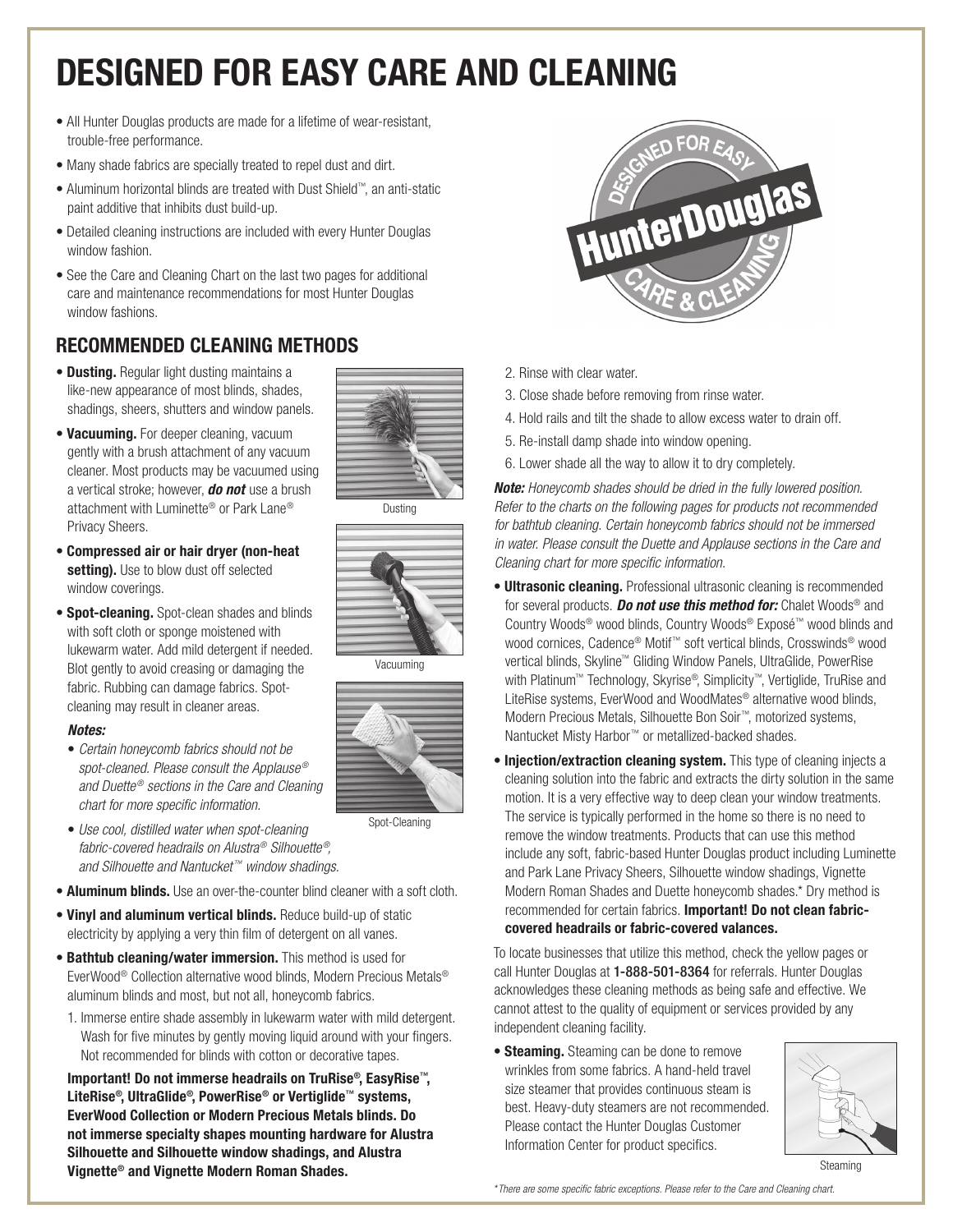# Care and Cleaning helpful hints

The following "helpful hints" have been outlined by product category for your use.

#### Faux Wood or Vinyl Products

- To reduce static cling and help repel dust, wipe the product with dryer sheets.
- Do not use abrasive cleaners or chemical solvents, as they will scratch or damage the surface.
- Allow blinds in the EverWood® Collection to air dry to preserve the dust repellent properties of the slats.
- Clean Palm Beach™ polysatin shutters with mild soap and water. Do not use ammonia-based products.

#### WOOD OR HYBRID PRODUCTS

- Clean using a dry and soft feather duster, clean cloth, dust cloth or dusting mitt. A vacuum with the soft brush attachment can also be used.
- Ultrasonic cleaning or use of chemical solvents and scrubbing cleansers are not recommended. They will damage the product.
- Protect all fine wood products from exposure to steam or high moisture areas, rain or outside irrigation systems to ensure their long life.
- When cleaning any window, spray glass cleaner on a cloth rather than spraying directly on the window. This will prevent damage to the wood finish by splattering cleaner.

#### Cloth Tapes

- Spot-cleaning with fabric cleaning wipes found at your grocery store is recommended for all tapes. These will typically not leave a stain or discolor the tapes. We suggest a cleaning test on the underneath side of the blind where the tape wraps around the bottom rail where any stain would be the least visible.
- 100% polyester tapes can be spot-cleaned with cool distilled water using a clean white cloth. Support the tape from behind using another clean cloth that is dry. Use a gentle blotting action to clean the spot or soiled area. Rinse by blotting with clean distilled water. Let air dry. A gentle detergent can also be used on the 100% polyester trims. Spot-cleaning may result in cleaner areas.
- If the tape is shiny or has a luster, DO NOT USE WATER. It is most likely rayon or acetate. The result will be a water stain. Wipes are the best for all fiber contents.

#### Fabric Shades, Shadings or Window Panels

- Do not use magnetic cleaners such as a dusting mitt on light-dimming fabrics. This will damage the light-dimming backing.
- When cleaning any window, spray glass cleaner on a cloth rather than spraying directly on the window. This will prevent damage to the fabrics by splattering cleaner.
- While some fabric window covering products may seem perfect for an outdoor setting, all are recommended for indoor use only.

#### **SHEERS**

When choosing an ultrasonic cleaning technician for Luminette® or Park Lane® sheer fabrics, be sure to ask:



- Have you ultrasonically cleaned Luminette or Park Lane sheers for other customers?
- Do you have the proper equipment and Luminette or Park Lane product knowledge? The ultrasonic cleaning process requires the sheers to be removed from the home and transported back to the cleaning facility. And, sheers should be rolled on a tube during transport to minimize wrinkling and damage.
- Will the temperature of the bath water exceed 90°F? If the water temperature is higher than the recommendation, oxidation may occur in room-darkening vanes.
- Is your tank long enough to accommodate the length of the sheer? (Very important.) The tank used should be *at least* as long as the height of the sheer to allow for cleaning without folding and wrinkling the vanes.

#### Alustra® collection hardware Finishes

For Gold Radiance™, Silver Reflection™ and Bronze Shimmer™ hardware finishes:

• Spot-clean with lukewarm water and gentle soap. Important! Do not use alcohol, baby wipes or alkaline cleansers. These are harsh acids that may stain or destroy the finish.

#### NOTES:

- Dry environmental conditions in different parts of the country at various times of the year may generate static on fabric home furnishings including window coverings. Should this occur, lightly apply a static spray for home furnishings, being sure to follow the manufacturer's instructions. Allow the shade/shading to dry in the fully lowered position. If necessary, reapply the static spray each time the shade/shading is professionally cleaned.
- Please refer to individual product Installation, Operation, and Care Guides included with every Hunter Douglas window fashion for further details.

#### Questions?

Contact the dealer from whom you purchased the product, or call the Hunter Douglas Customer Information Center at:

#### 1-800-789-0331

7:00 AM to 4:30 PM MST, Monday through Friday

# **HunterDouglas**

hunterdouglas.com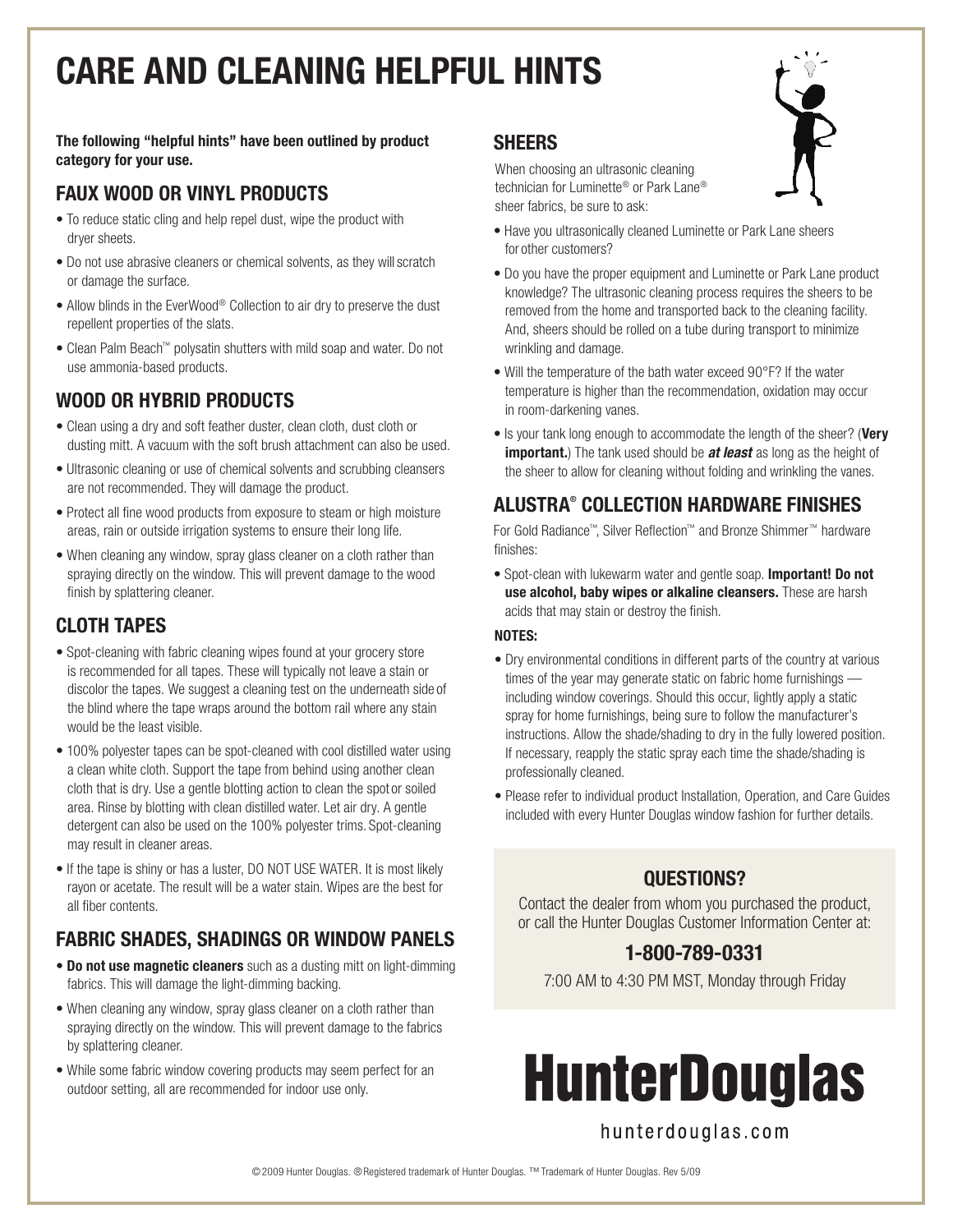### Care and Cleaning chart

|                                                                     |           | . Hand-Held Vacuuming |                             | <sup>1</sup> Hair Dryer (Cool Setting) |               |                  |                     |                      |            |
|---------------------------------------------------------------------|-----------|-----------------------|-----------------------------|----------------------------------------|---------------|------------------|---------------------|----------------------|------------|
|                                                                     |           |                       |                             |                                        |               | Bathtub Cleaning | Ultrasonic Cleaning | Injection/Extraction |            |
|                                                                     |           |                       | <sup>4</sup> Compressed Air |                                        | Spot-Cleaning |                  |                     |                      |            |
|                                                                     | - Dusting |                       |                             |                                        |               |                  |                     | - Cleaning           | - Steaming |
|                                                                     |           |                       |                             |                                        |               |                  |                     |                      |            |
|                                                                     |           |                       |                             |                                        |               |                  |                     |                      |            |
| <b>APPLAUSE® HONEYCOMB SHADES</b>                                   |           |                       |                             |                                        |               |                  |                     |                      |            |
| Casuelle <sup>® 3/8"</sup> Semi-Opaque<br>Casuelle 3/4" Semi-Opaque | $\bullet$ |                       | $\bullet$                   |                                        |               | $\bullet$        |                     |                      |            |
| Casuelle 3/4" Blackout                                              |           |                       |                             |                                        |               |                  |                     |                      |            |
| Casuelle Double                                                     |           |                       |                             |                                        |               |                  |                     |                      |            |
| Honeycomb                                                           |           |                       |                             |                                        |               |                  |                     |                      |            |
| Legends <sup>™ 3</sup> /s" Semi-Opaque                              |           |                       |                             |                                        |               |                  |                     |                      |            |
| Legends 3/4" Semi-Opaque                                            | $\bullet$ |                       |                             |                                        |               |                  |                     |                      |            |
| Legends 3/8" Blackout                                               | ō         |                       |                             |                                        |               |                  |                     |                      |            |
| Legends 3/4" Blackout                                               | ò         |                       |                             |                                        |               |                  |                     |                      |            |
| Legends Double<br>Honeycomb                                         |           |                       |                             |                                        |               |                  |                     |                      |            |
| Puressence™ 3/4"                                                    |           |                       |                             |                                        |               |                  |                     |                      |            |
| Semi-Opaque                                                         |           |                       |                             |                                        |               |                  |                     |                      |            |
| Sunterra <sup>™</sup> 3/ <sub>4</sub> "                             |           |                       |                             |                                        |               |                  |                     |                      |            |
| Semi-Opaque<br>Sunterra 3/4" Blackout                               |           |                       |                             |                                        |               |                  |                     |                      |            |
| <b>Fabric-Covered Valance</b>                                       |           |                       |                             |                                        |               |                  |                     |                      |            |
| <b>BRIDGEWAY<sup>®</sup> SPECIALTY SHAPES</b>                       |           |                       |                             |                                        |               |                  |                     |                      |            |
| All Styles                                                          |           |                       |                             |                                        |               |                  |                     |                      |            |
| <b>BRILLIANCE<sup>®</sup> PLEATED SHADES</b>                        |           |                       |                             |                                        |               |                  |                     |                      |            |
| Aries                                                               |           |                       |                             |                                        |               |                  |                     |                      |            |
| Castille FR                                                         |           |                       | $\bullet$                   |                                        |               |                  |                     |                      |            |
| Corsica                                                             |           |                       |                             |                                        |               |                  |                     |                      |            |
| Daydreams                                                           |           |                       |                             | ò                                      |               |                  |                     |                      |            |
| Haberdasher<br>Irish Linen                                          |           |                       |                             | $\bullet$                              |               |                  |                     |                      |            |
| Kashmir                                                             |           |                       |                             |                                        |               |                  |                     |                      |            |
| Mardi Gras                                                          |           |                       | $\bullet$                   | $\bullet$                              |               |                  |                     |                      |            |
| Marseille                                                           |           |                       |                             | ō                                      |               |                  |                     |                      |            |
| Mystique                                                            |           |                       | $\bullet$                   | ċ                                      |               |                  |                     |                      |            |
| Potter's Wheel                                                      |           |                       |                             | ٠                                      |               |                  |                     |                      |            |
| Rain Forest                                                         |           |                       | $\bullet$                   | Ċ                                      |               |                  |                     |                      |            |
| <b>Shimmering Forest</b>                                            |           |                       |                             |                                        |               |                  |                     |                      |            |
| <b>Stratus</b>                                                      |           |                       |                             |                                        |               |                  |                     |                      |            |
| Subdue                                                              |           |                       |                             |                                        |               |                  |                     |                      |            |
| Twilight                                                            |           |                       |                             |                                        |               |                  |                     |                      |            |
| Venetian Crinkle<br>Versailles                                      |           |                       |                             | $\bullet$                              |               |                  |                     |                      |            |
| Vintage                                                             |           |                       |                             |                                        |               |                  |                     |                      |            |
| Woodlands                                                           |           |                       |                             | $\bullet$                              |               |                  | $\bullet$           |                      |            |
| <b>CHALET WOODS® WOOD BLINDS</b>                                    |           |                       |                             |                                        |               |                  |                     |                      |            |
| All Products                                                        |           |                       | $\bullet$                   | $\bullet$                              |               |                  |                     |                      |            |
| <b>COUNTRY WOODS® WOOD BLINDS</b>                                   |           |                       |                             |                                        |               |                  |                     |                      |            |
| All Products<br><b>COUNTRY WOODS® EXPOSÉ™ WOOD CORNICES</b>         |           |                       |                             |                                        |               |                  |                     |                      |            |
| <b>All Products</b>                                                 |           |                       | $\bullet$                   | $\bullet$                              | $\bullet$     |                  |                     |                      |            |
| <b>DESIGNER ROLLER SHADES</b>                                       |           |                       |                             |                                        |               |                  |                     |                      |            |
| Antiqua                                                             |           |                       | $\bullet$                   | $\bullet$                              |               |                  |                     |                      |            |
| Baja                                                                | $\bullet$ | $\bullet$             | $\bullet$                   | $\bullet$                              | $\bullet$     |                  |                     |                      |            |
| Carolina Fields                                                     | $\bullet$ | $\bullet$             | $\bullet$                   | $\bullet$                              |               |                  |                     |                      |            |
| Dakota                                                              | $\bullet$ | $\bullet$             | $\bullet$                   | $\bullet$                              |               |                  |                     |                      |            |
| Elegant Linen                                                       | ٠         |                       | $\bullet$                   | ٠                                      |               |                  |                     |                      |            |
| Fiji<br>Fiji Blackout                                               |           | $\bullet$             | $\bullet$<br>٠              | $\bullet$<br>۰                         |               |                  |                     |                      |            |
| <b>Illusions</b>                                                    |           | $\bullet$             | $\bullet$                   | $\bullet$                              | $\bullet$     |                  |                     |                      |            |
| Kalahari                                                            |           |                       | $\bullet$                   | $\bullet$                              |               |                  |                     |                      |            |
| Kauai                                                               |           | ė                     | $\bullet$                   | $\bullet$                              |               |                  |                     |                      |            |
| Milano                                                              |           |                       |                             | $\bullet$                              |               |                  |                     |                      |            |
| Mohave                                                              |           | ė                     | $\bullet$                   | $\bullet$                              |               |                  |                     |                      |            |
| Morocco                                                             |           | ė                     | ٠                           | ō                                      |               |                  |                     |                      |            |

|                                                                           |           | i Hand-Held Vacuuming |                | 4 Hair Dryer (Cool Setting) |                 |                                      | 4 Ultrasonic Cleaning | Injection/Extraction |          |
|---------------------------------------------------------------------------|-----------|-----------------------|----------------|-----------------------------|-----------------|--------------------------------------|-----------------------|----------------------|----------|
|                                                                           |           |                       | Compressed Air |                             | ▲ Spot-Cleaning | Bathtub Cleaning/<br>Water Immersion |                       |                      |          |
|                                                                           |           |                       |                |                             |                 |                                      |                       |                      |          |
|                                                                           | - Dusting |                       |                |                             |                 |                                      |                       | Cleaning             | Steaming |
|                                                                           |           |                       |                |                             |                 |                                      |                       |                      |          |
| <b>DESIGNER ROLLER SHADES (continued)</b><br>Nuance                       |           |                       |                |                             |                 |                                      |                       |                      |          |
| Pima                                                                      | ċ         | $\bullet$             | $\bullet$      | $\bullet$                   | $\bullet$       |                                      |                       |                      |          |
| Radiance                                                                  |           |                       |                |                             |                 |                                      |                       |                      |          |
| Raffia                                                                    |           | ō                     |                |                             |                 |                                      |                       |                      |          |
| <b>Raw Silk</b>                                                           |           |                       |                |                             | ٠               |                                      |                       |                      |          |
| Regency Moiré<br>Satin                                                    |           | ė                     | ٠              | ٠                           |                 |                                      |                       |                      |          |
| Serenade                                                                  |           | ė                     |                |                             |                 |                                      |                       |                      |          |
| Soft Suede                                                                |           |                       |                |                             |                 |                                      |                       |                      |          |
| Toscana                                                                   |           |                       |                | ò                           |                 |                                      |                       |                      |          |
| Tranquility                                                               |           |                       |                |                             |                 |                                      |                       |                      |          |
| <b>Wild Harvest</b>                                                       |           |                       |                | ō                           |                 |                                      |                       |                      |          |
| Woven Impressions<br><b>DESIGNER SCREEN SHADES</b>                        |           |                       |                |                             |                 |                                      |                       |                      |          |
| All Fabrics                                                               |           |                       |                | $\bullet$                   |                 |                                      |                       |                      |          |
| <b>DUETTE<sup>®</sup> HONEYCOMB SHADES</b>                                |           |                       |                |                             |                 |                                      |                       |                      |          |
| Architella <sup>® 3</sup> /4" & 1 <sup>1</sup> /4"<br>Semi-Opaque fabrics |           | $\bullet \S$          |                |                             |                 |                                      |                       |                      |          |
| Architella 3/4" & 11/4"                                                   |           |                       |                |                             |                 |                                      |                       |                      |          |
| Opaque fabrics                                                            |           | $\bullet$ §           |                |                             |                 |                                      |                       |                      |          |
| Ariosa <sup>™ 3</sup> / <sub>4</sub> " Semi-Opaque                        |           |                       |                |                             |                 |                                      |                       |                      |          |
| Batiste Refined <sup>™ 3</sup> /4"<br>Semi-Opaque                         |           |                       |                |                             |                 |                                      |                       | $\bullet$            |          |
| Batiste Textured <sup>™</sup> 3/4"                                        |           |                       |                |                             |                 |                                      |                       |                      |          |
| Semi-Opaque                                                               |           |                       |                |                             |                 |                                      |                       | $\bullet$            |          |
| Batiste 11/4" Semi-Opaque                                                 |           |                       |                |                             |                 |                                      |                       | $\bullet_{\dagger}$  |          |
| Classic 3/8" Semi-Opaque<br>Classic 3/4" Semi-Opaque                      | $\bullet$ |                       |                |                             |                 |                                      |                       |                      |          |
| Classic 11/4" Semi-Opaque                                                 |           |                       |                |                             |                 |                                      |                       |                      |          |
| Classic Eclipse <sup>™ 3</sup> /s"                                        |           |                       |                |                             |                 |                                      |                       |                      |          |
| Opaque                                                                    |           |                       |                |                             |                 |                                      |                       |                      |          |
| Classic Eclipse 3/4" Opaque<br>Classic Eclipse 11/4"                      |           |                       |                |                             |                 |                                      |                       |                      |          |
| Opaque                                                                    |           |                       |                |                             |                 |                                      |                       |                      |          |
| Commercial 3/8"                                                           |           |                       |                |                             |                 |                                      |                       |                      |          |
| Semi-Opaque<br>Commercial 3/4"                                            |           |                       |                |                             |                 |                                      |                       |                      |          |
| Semi-Opaque                                                               |           |                       |                |                             |                 |                                      |                       |                      |          |
| Commercial 3/4" Opaque                                                    |           |                       |                |                             |                 |                                      |                       | $\bullet^{\star}$    |          |
| Encore™ Double<br>Honeycomb                                               |           |                       |                |                             |                 |                                      |                       |                      |          |
| Expressions™ 3/4"                                                         |           |                       |                |                             |                 |                                      |                       |                      |          |
| Semi-Sheer                                                                | ¢         |                       | ٠              |                             | ė               |                                      |                       |                      |          |
| Opalessence™ 3/4"                                                         |           |                       |                |                             |                 |                                      |                       | $\bullet^\star$      |          |
| Semi-Opaque<br>Opalessence Eclipse™ 3/4"                                  |           |                       |                |                             |                 |                                      |                       |                      |          |
| Opaque                                                                    | ٠         | ė                     | ٠              |                             |                 |                                      |                       |                      |          |
| Panache <sup>™</sup> <sup>3</sup> %" Semi-Opaque                          | $\bullet$ |                       |                |                             |                 |                                      |                       |                      |          |
| Panache 3/4" Semi-Opaque                                                  |           |                       |                |                             |                 |                                      |                       |                      |          |
| Panache Encore <sup>™</sup><br>Double Honeycomb                           | ۰         | $\bullet$             |                |                             |                 |                                      |                       | $\bullet^{\star}$    |          |
| Phenomena™<br>Triple Honeycomb                                            | ۰         | $\bullet$             | ٠              | $\bullet$                   |                 |                                      |                       | $\bullet$            |          |
| Royale Refined <sup>™ 3</sup> /4"<br>Semi-Opaque                          |           |                       |                | ٠                           |                 |                                      |                       |                      |          |
| Royale Refined<br>Eclipse <sup>™</sup> 3/ <sub>4</sub> " Opaque           | ۰         | ٠                     | ٠              | $\bullet$                   |                 |                                      |                       | $\bullet^{\star}$    |          |
| Royale Textured <sup>™</sup> 3/4"<br>Semi-Opaque                          |           |                       |                | ٠                           |                 |                                      |                       |                      |          |
| Whisper <sup>™</sup> <sup>3</sup> / <sub>4</sub> " Sheer                  |           |                       |                | ò                           |                 |                                      |                       |                      |          |
| Whisper 11/4" Sheer                                                       | ò         |                       |                | ٠                           |                 |                                      |                       |                      |          |
| Fabric-Covered Valance                                                    |           |                       |                |                             |                 |                                      |                       |                      |          |